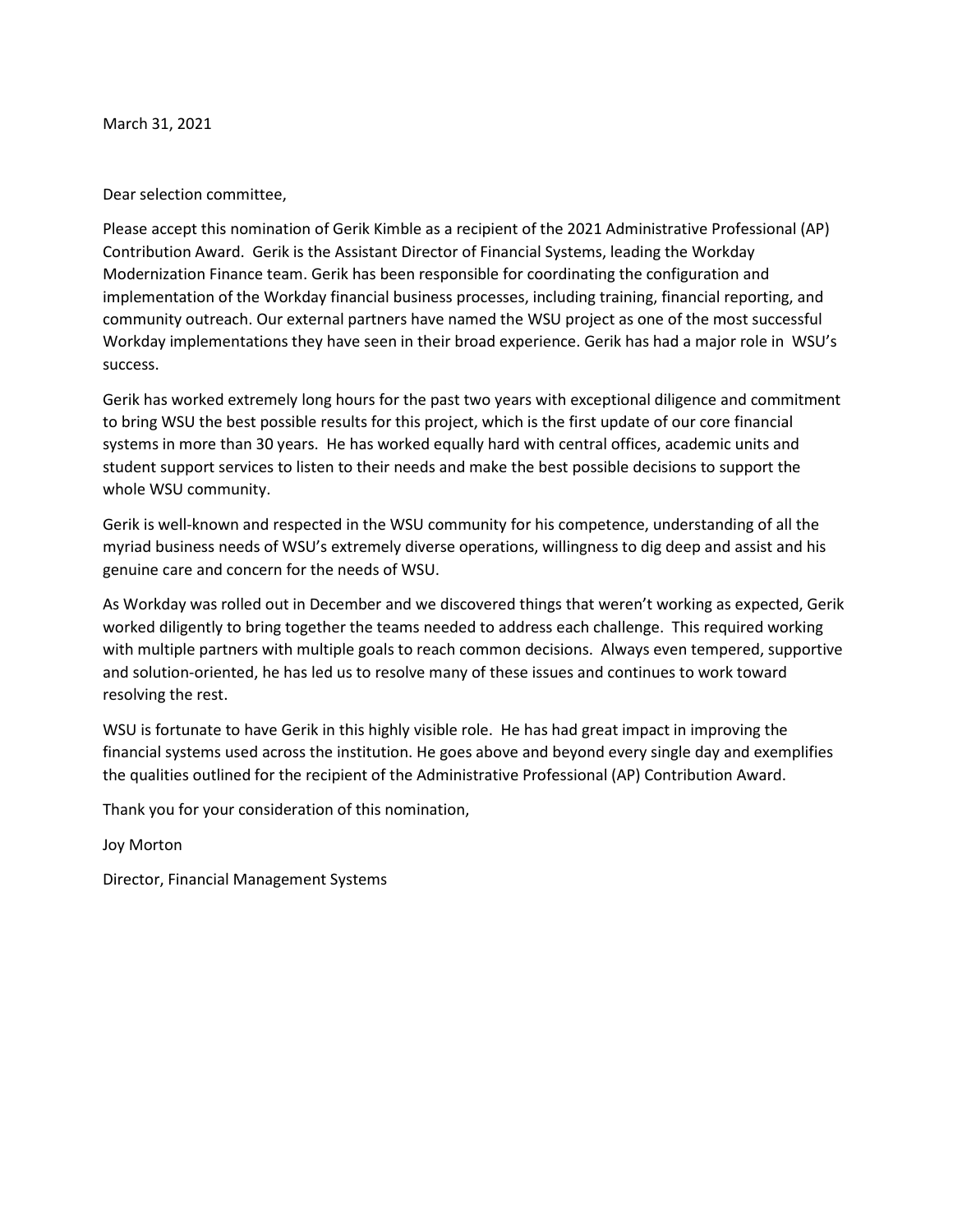

Office of VP for Finance and Administration

March 30, 2021

Dear Members of the WSU APAC Committee:

I am honored to support the nomination of Gerik Kimble for the WSU Administrative Professional Advisory Council's 2021 Administrative Professional Contribution Award.

This award recognizes exceptional, above and beyond contributions made by employees to productivity, problem solving, positive working relationships and university service.

Gerik exemplifies an employee that goes and above and beyond each and every day. As WSU prepared for and deployed Workday to all campuses and departments, Gerik has been tireless in his dedication and effort to help solve problems and assist others. Departments have come to rely on his positive and helpful approach. It is common for departments to note "I'm working with Gerik" to address challenges, resolve concerns, and learn.

In particular, I have been impressed by Gerik's attentiveness to the unique needs of each department across WSU. He demonstrates the same positivity, energy and urgency to help all departments, both big and small, in an almost around the clock fashion. His dedicated approach is helping employees across WSU perform their jobs, while increasing productivity, solving problems, and building a positive "can do" culture.

The positive impacts of Gerik's efforts are far reaching, making a difference for staff and faculty at all levels and across all campuses, colleges and departments. Additionally, Gerik is still an expert of many functions and processes in his former department outside of Modernization. He actively helps and coaches the new leadership from his former department, empowering them to be successful.

WSU is fortunate to have countless dedicated, administrative professional employees that support WSU's instruction, research and service mission each day. It is a privilege to join with others in nominating a few shining stars. It must be energizing for the Committee to review the nominations of so many outstanding administrative professional employees. Thank you for your time and effort in this regard.

I hope that the Committee will join in recognizing Gerik for his exceptional, above and beyond efforts made this year.

Sincerely,

MARAShi

**Matthew A Skinner** Senior Associate Vice President for Finance and Administration

PO Box 641045, Pullman, WA 99164-1045 509 335 5524 | Fax: 509 335 3930 | faa@wsu.edu | faa.wsu.edu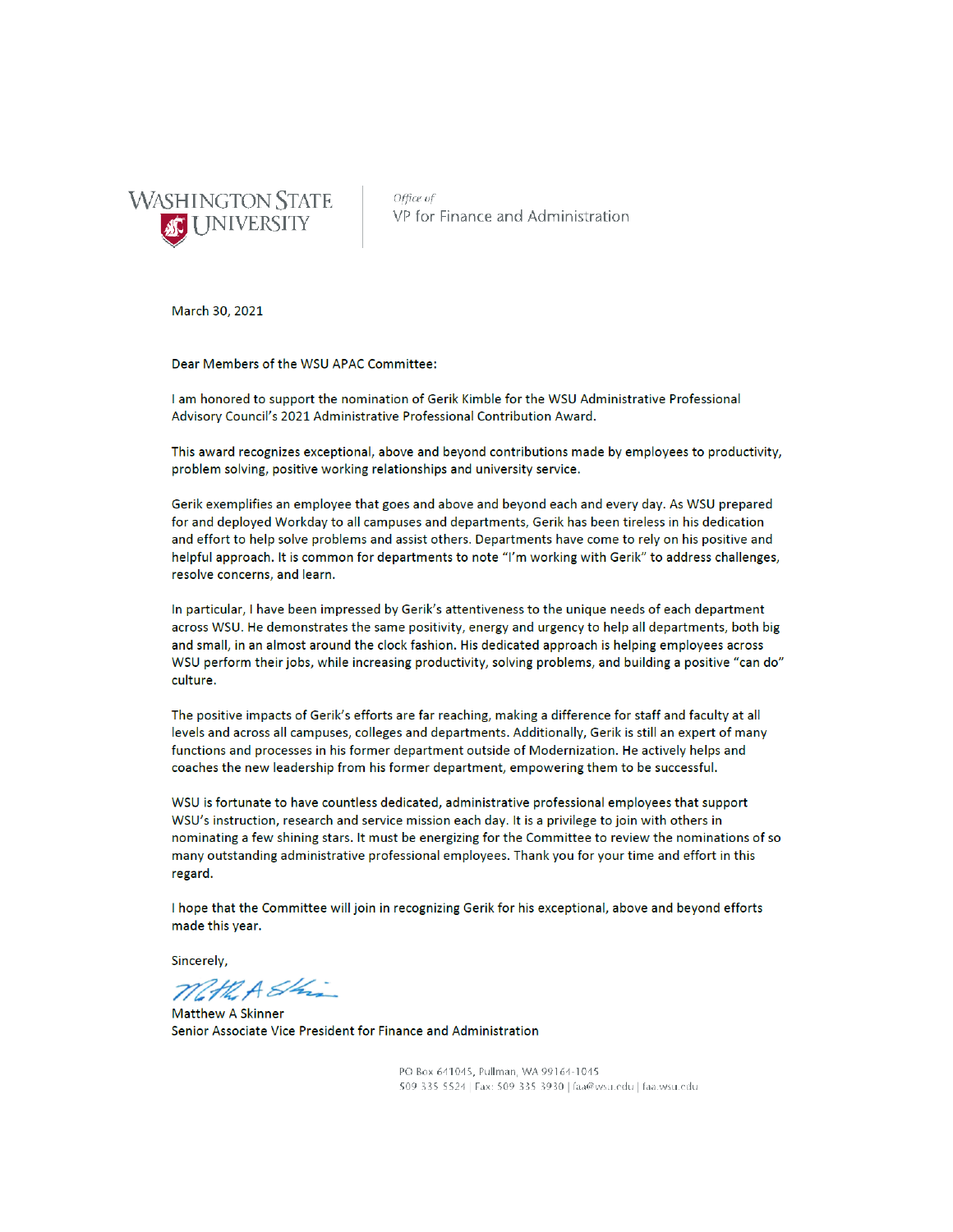

To: AP Contribution Award Committee

Date: March 31, 2021

From: Eric M. Rogers, Director of WSU Purchasing Services

RE: WSU AP Contribution Award Nomination: Mr. Gerik Kimble

It is with great pleasure that I submit this letter of endorsement for the nomination of Mr. Gerik Kimble for the WSU Administrative Professional Contribution Award. Gerik is extremely deserving of this award as exemplified by his excellent service to the University, dedication, leadership and ability to work through some of the toughest and most complex challenges.

As a bit of background, I have worked with Gerik over the years and observed his development and progression from working in the Controller's Office through leading the Modernization Team in the challenge of transitioning WSU from its outdated legacy systems and processes, to a now modern Software as a Service enterprise resource planning system in Workday.

Gerik's ability to pick up on complex business processes and the ever changing regulatory environment; while also maintaining strong inter-personal and relationship skills to build out a professional network across the university and with peer organizations has been amazing to witness. His keen eye for detail and ability to lighten the atmosphere in high-pressure situations has made him a valuable asset to WSU in many ways. In every position that Gerik has worked he has improved upon processes, strengthened the team working in his areas, and has helped to elevate our business processes beyond the way we have always done it and "status quo". The Modernization of WSU's aged business information technology infrastructure critically relied on someone like Gerik who was able to understand both the old way of doing things and translate that into the modern Workday platform. This work will set WSU on a trajectory for success for decades to come and will help handle the university's growth both in size and complexity. Whenever the project faced challenges or limitations from either the system or the people side, Gerik was right there thinking through the challenge and coming up with great solutions that worked for both the people and the system.

The hard work and learning on the job that Gerik has done over the years and the relationships that he has formed have enabled him to be successful in his current position; which is a benefit to the entire WSU system as every challenge that he helps solve for Workday is another reduced or eliminated pain point for getting the important work done in support of the university operations. In each of these challenges, Gerik brings an analytical mind and understanding of some of the most complex processes and requirements involved in WSU's business operations that few can wrap their heads around. It is his ability to pick things up quickly that perhaps sets him apart from many of his peers and has allowed for swift movement upward in WSU's administrative ladder. Even though we have some remaining challenges to work through with our implementation of Workday, I am confident that with great minds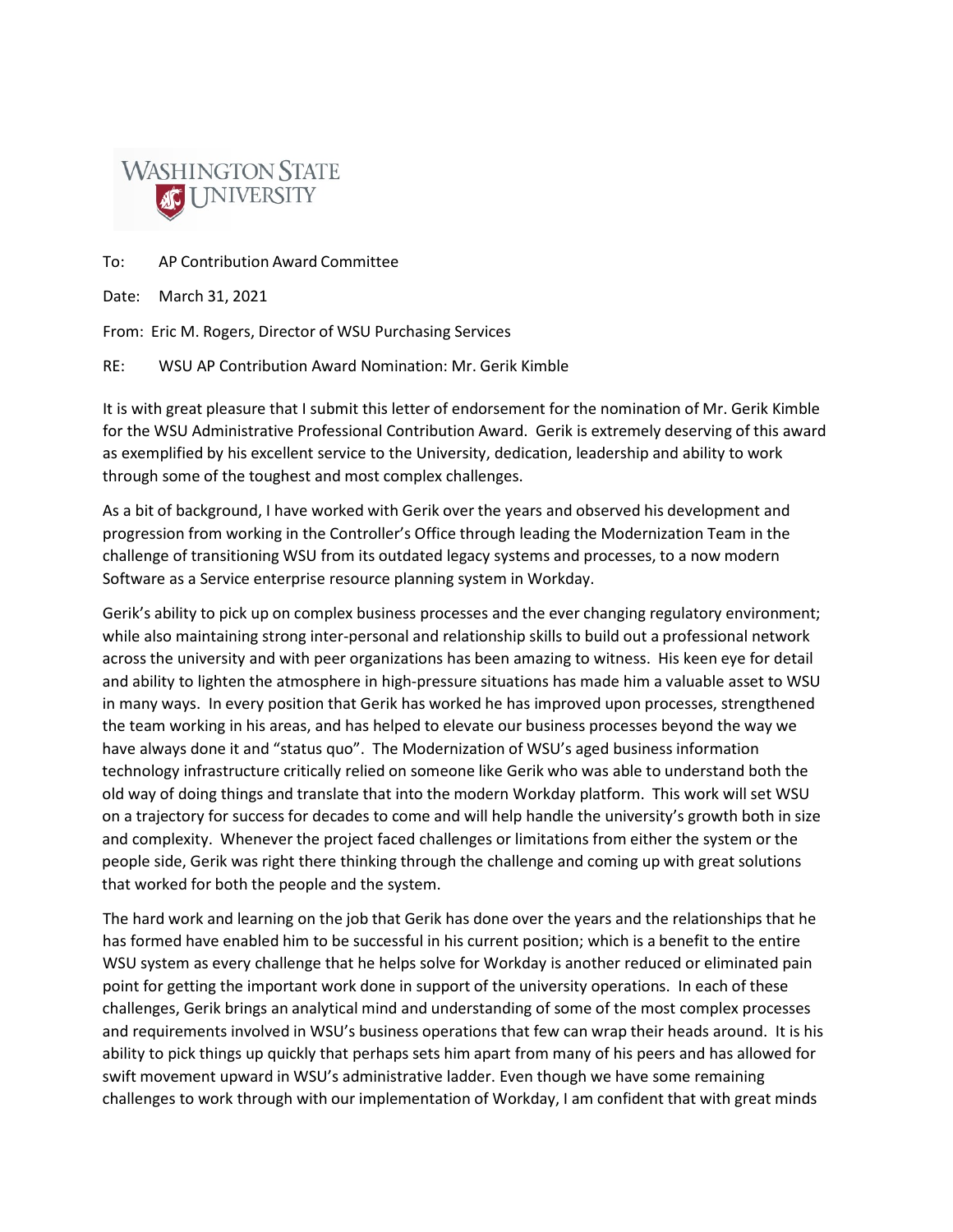like Gerik's involved, we are positioned well to optimize the system and create efficiencies in our processes that were previously unattainable. He and the Modernization Team have put in long hours and have had many in-depth and long meetings working through the many challenges that implementing a modern system presents, but with added difficulty of doing so in a university system dispersed across every county in the state of Washington and with everyone working remotely due to COVID-19 throughout the implementation. The tasks were difficult and the challenges were great, but with the steady hand and leadership of Gerik WSU is on its way to having successfully completed the greatest business update and change in a lifetime. Gerik is highly regarded by his colleagues and peers and is more than worthy of this great honor.

Sincerely,

Fric M. Rogers

Eric M. Rogers Director, WSU Purchasing Services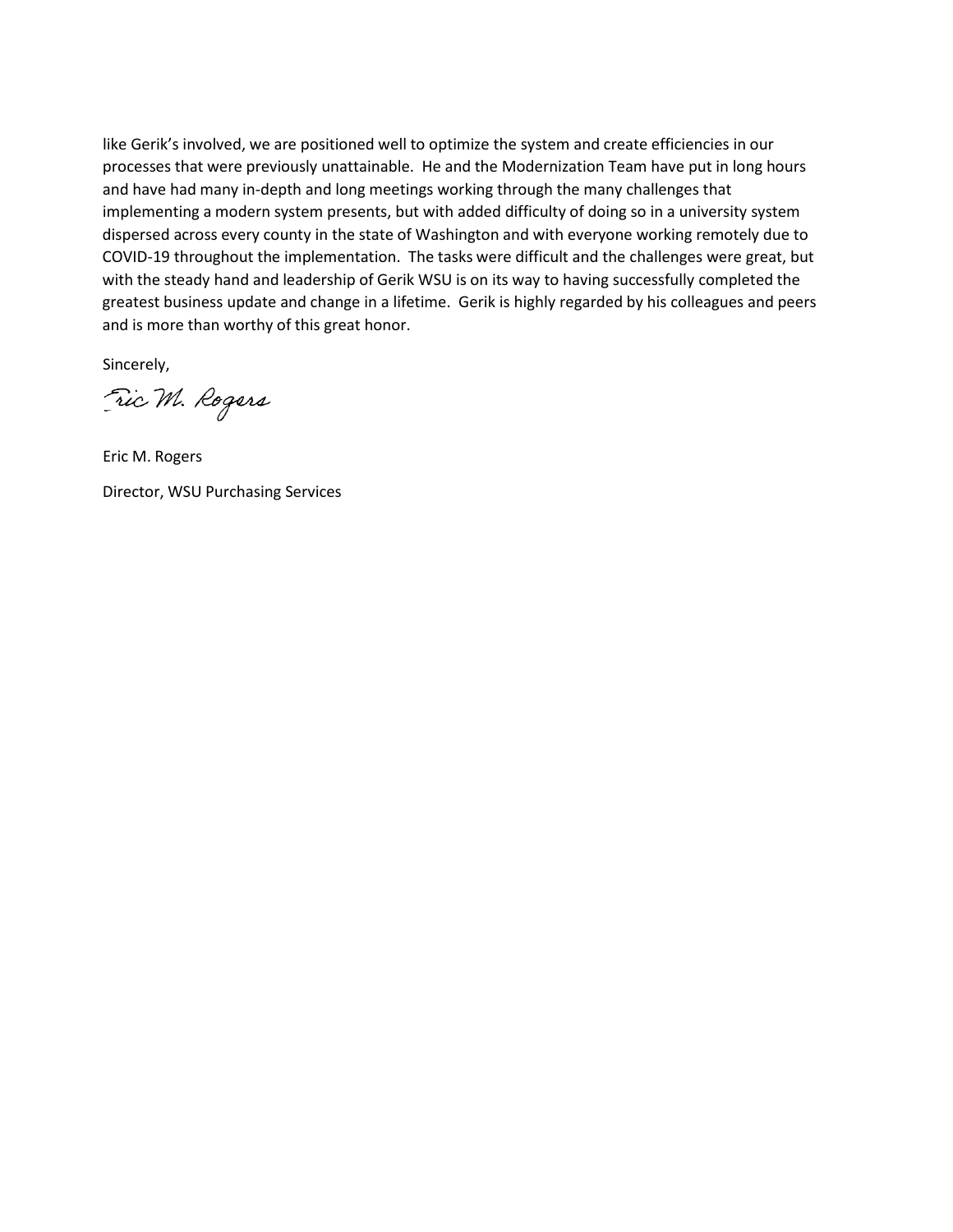To Whom it May Concern,

My name is Annie Riedinger and I am the Organizational Change Lead for the Modernization Initiative. I am a colleague of Gerik Kimble, who is the Modernization Initiative's Associate Director for Financial Systems. I am writing this letter to support the nomination of Gerik for the AP service award. Gerik has been instrumental in the implementation of Workday, and his contributions to that implementation cannot be emphasized enough.

Prior to Workday, the siloed, antiquated systems for WSU's ever-evolving business needs were at huge risk. Without the tireless energy and optimism of people like Gerik Kimble (and without Gerik in particular), the transition to Workday could not have happened.

As a creative problem-solver who works enthusiastically to make his colleagues and the community feel supported, Gerik's unwavering commitment to finding solutions, regardless of how daunting the problems seemed, was what kept the work of the Modernization Initiative constantly moving forward.

Gerik's sense of humor, and his patience in answering questions and explaining complex situations to both co-workers and constituents, empowered the rest of us on the team to push through the challenges of Workday implementation with a "can-do" attitude. Gerik once made a competitive game out of a backlog of Workday problems that needed solutions, inspiring his team to face the overwhelming task with energy and enjoyment rather than dread and despair.

Workday presented a monumental challenge in order for it to be implemented, it has tested the patience and fortitude of everyone who worked/works on it. I cannot imagine what this implementation process would have looked like without Gerik. He showed outstanding leadership, trusted the work of his staff, and made extra efforts to support the well-being of others, even during the toughest and most challenging parts of the project. Gerik Kimble is an inspiration and entirely deserves the AP Service Award.

Sincerely,

Annie Riedinger